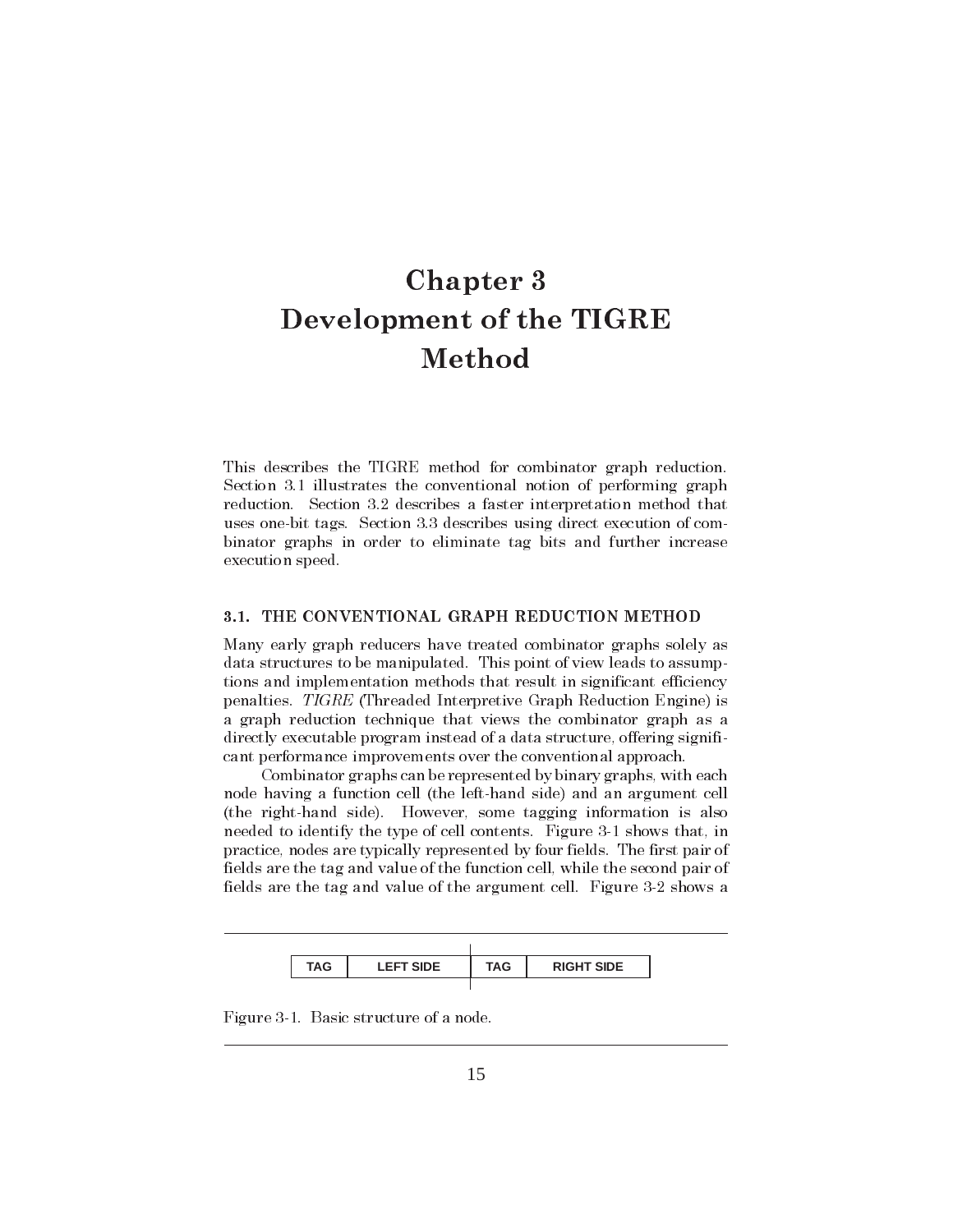

Figure 3-2. Example for expression ((+ 11) 22).

graph for the expression  $((+ 11) 22)$  built using this typical node structure.

The problem with the tagged node representation is that every time a node is read, a case analysis must be performed to determine what to do with the contents. For example, in Figure 3-2, pointers, combinators, and literal values must be distinguished by inspecting their tag values for correct interpretation of the program graph. Conditional branches are inherently difficult and expensive operations, as can be attested to by any computer architect who has designed a pipelined processor. Hence, this case analysis is a major impediment to improving execution speed. Although only three tag types are shown in Figure 3-2, in general more tag types are used since the cost for the case analysis must be paid anyway.

One clever implementation is to select the tags to be the base value of a jump table containing addresses of action routines. Accessing a node requires a double indirection operation through the tag and jump table. This technique has been previously implemented for the G-Machine graph reduction implementation on a VAX (Peyton Jones 1987). In VAX assembly language, unwinding a node while traversing the stack requires four instructions, including this double indirect jump through the jump table:

| movl | Head(r0), r0       | # get head of node            |
|------|--------------------|-------------------------------|
| movl | $r0-(%EP)$         | # push value onto spine stack |
| movl | (r0).r1            | $\#$ get tag of node          |
| jmp  | $*0$ Unwind $(r1)$ | # unwind the node             |

The G-Machine has modes of operation, the primary two of which are stack unwinding and evaluation. Each jump table has fixed locations of entries for each mode of operation, and a separate jump table is provided for each combinator. All combinator references require an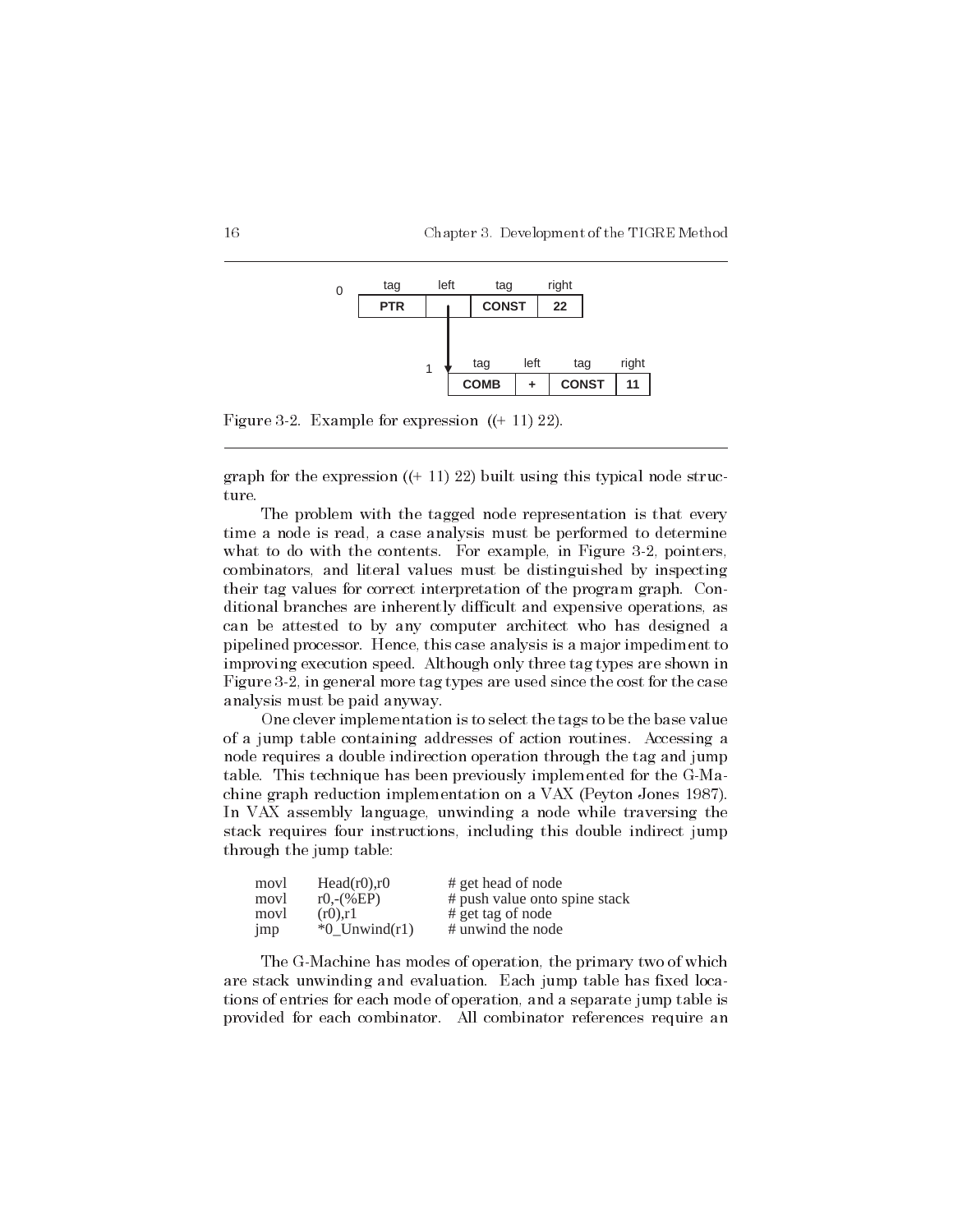access to an empty node, which has a combinator value as its tag. Function application nodes, however, use a tag that addresses a function application "combinator" with appropriate left-hand and right-hand cells.

There is a further cost for the G-Machine of a seven-instruction sequence that must be used as a preamble to each combinator to fix up the spine stack after the stack unwinding. A representative value (reported in detail in a Chapter 6) for spine stack nodes consumed per combinator is 1.38. This means that, on average, processing nodes for stack unwinding costs:

 $(4 * 1.38) + 7 = 12.52$  VAX instructions per combinator

This represents an overhead cost above and beyond the actual combinator execution code. Since TIGRE implements most Turner set combinators with between three and twenty VAX instructions (e.g., the S combinator is implemented in 17 VAX instructions, while the K combinator is implemented in four VAX instructions), it is clear that the G-Machine approach to unwinding the spine can cause a considerable overhead. There are further problems associated with the G-Machine tag strategy. One of these is that combinators are represented by unique tag values, which can require the creation of a new jump table for each combinator added to the system.

### 3.2. FAST INTERPRETIVE EXECUTION OF GRAPHS

A primary goal of TIGRE is the elimination of the tag processing overhead just described. TIGRE takes the most straightforward ap-



Figure 3-3. Example using indirection nodes for constants.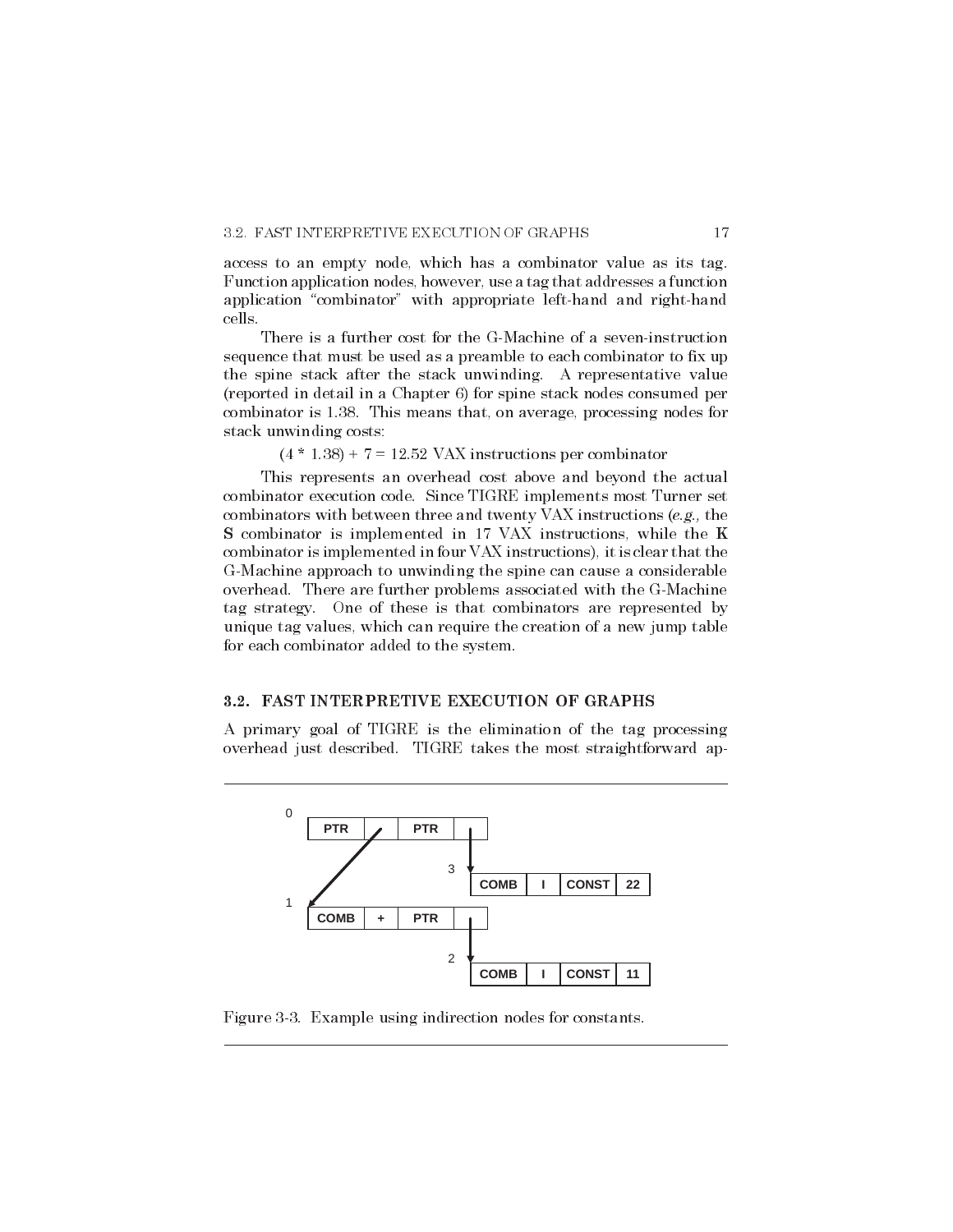proach to solving the problem. Since the interpretation of tags is an expensive operation, eliminate the tags and hence the expense of processing them. This section and the next describe in a step-by-step process how this elimination of the need for tags is accomplished.

As a first step in eliminating tags, all cells containing constant values are replaced by pointers to indirection nodes having the constant value. Figure 3-3 shows the result of this rewriting on the example graph for ((+ 11) 22). Any graph can be rewritten during compilation with constant values placed in the right-hand sides of indirection nodes in a similar manner. This rewriting operation may appear to be wasteful, but is in fact the way graphs often exist during program execution. For example, the + combinator, when executed, creates an indirection node with the sum. Thus, if the 11 and 22 in Figure 3-3 were actually the results of previous computations, both would have been in the right-hand side of I nodes before being moved to the right-hand sides of nodes 0 and 1.

Now, notice that constants are only found as arguments to indirection combinators. If those I combinators in the left-hand side of constant nodes are renamed as  $LIT$  combinators (short for "literal value" combinators), as shown in Figure 3-4, the constant tag is no longer needed, since the LIT combinator implicitly identifies the argument as a constant value. All other special tag types can be eliminated by defining new combinators in a similar manner. In particular, variations of the LIT combinator can be created for different numeric data types.

The graph shown in Figure 3-4 now only has two tag types: combinator and pointer. The cost of tag checking can then be reduced by using any number of standard tricks. For instance, all nodes and



Figure 3-4. Example using LIT nodes instead of indirection nodes for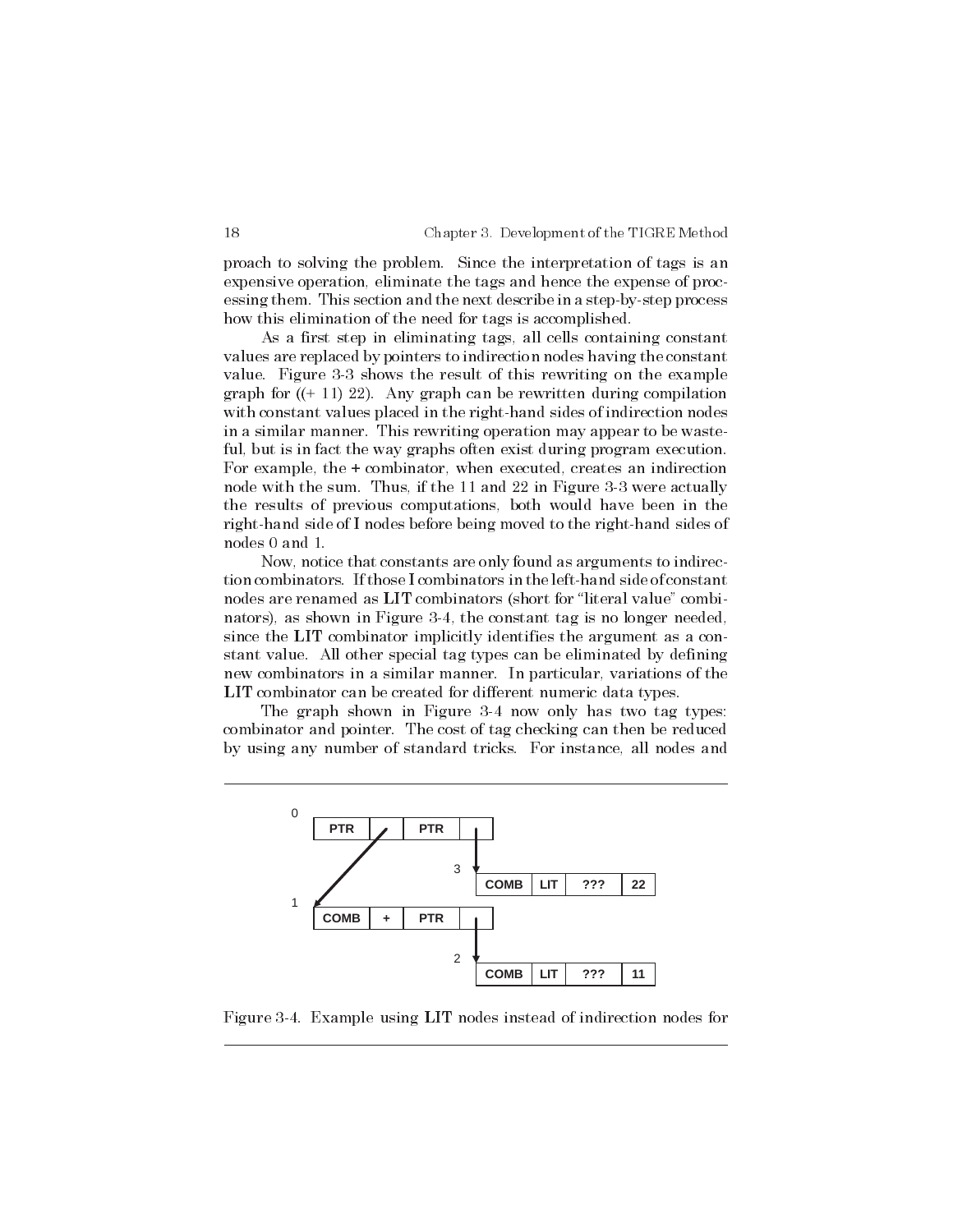

Figure 3-5. Example with tag fields removed.

therefore pointer values can be aligned on 4-byte boundaries (which improves speed or is even required on many machines). The lowest bit of a cells contents can then be used as a one-bit tag. Figure 3-5 shows the graph rewritten in this style. It is important to note that there is still, in fact, a one-bit tag hidden within each cell value, and that the process of describing how tags are eliminated continues in the next section.

The case analysis for numeric constants has been replaced by the need to reduce LIT combinators (although we argue that this combinator is often present in the form of an I node anyway). However, we have also reduced the amount of tag checking on all other cells. This is the representation used for the C language implementation of TIGRE. Other details of TIGRE will be deferred for the moment, but in general TIGRE loops while scanning the lowest order bit of left-hand side cells to unwind the stack. When a non-pointer value is found, TIGRE then uses a case statement to jump to the correct action code.

#### 3.3. DIRECT EXECUTION OF GRAPHS

There is an additional key insight which provides at least a twofold speedup when using assembly language on many architectures over that possible with C code alone. This insight is gained by exploiting the hardware support for graph traversal that already exists in most conventional processors.

The generic graph shown in Figure 3-6 is executed by traversing the leftmost spine, placing pointers to ancestor nodes onto a spine stack. When a combinator is encountered in the graph, some code to implement the combinator is executed. The data structure is controlling the exe-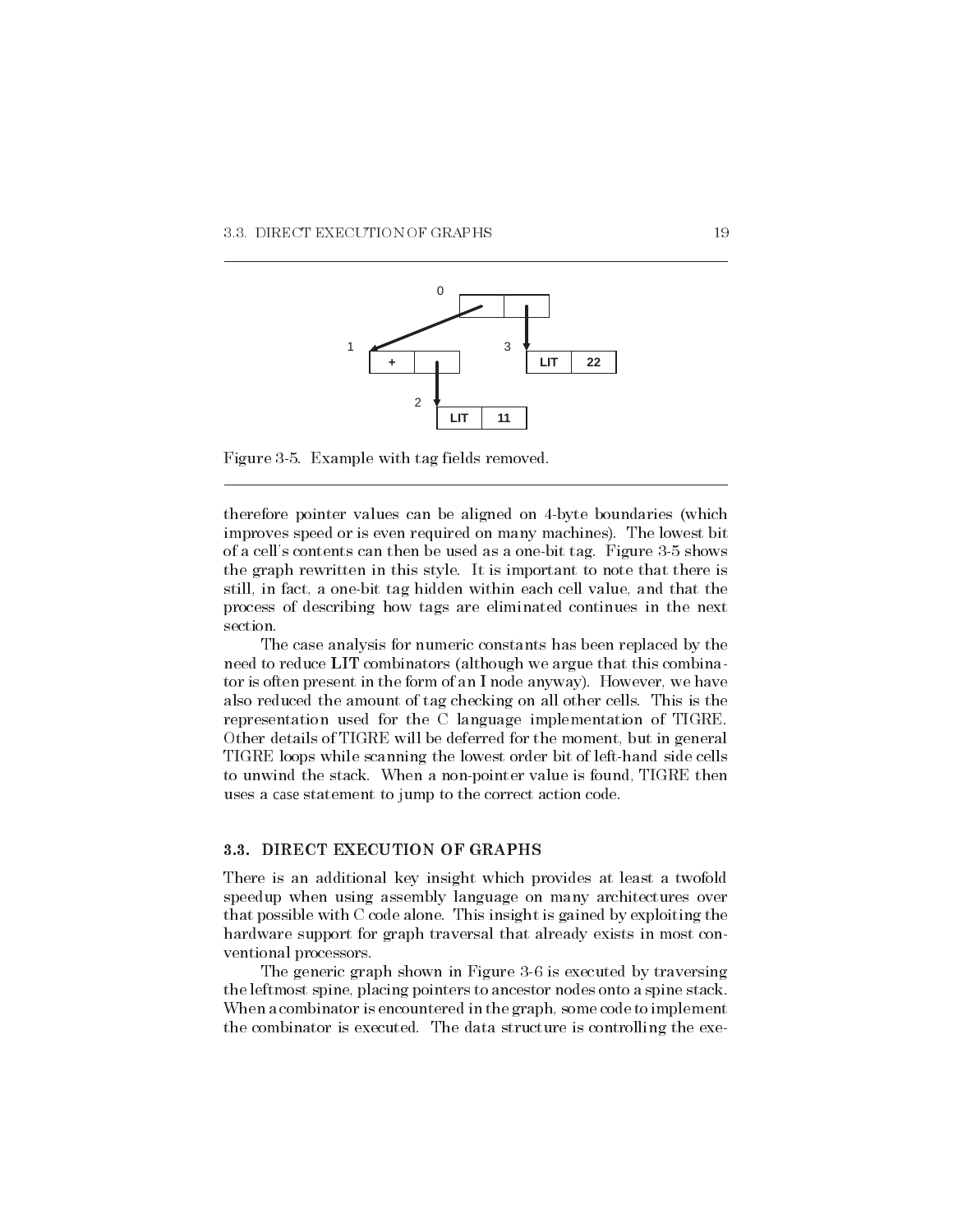

Figure 3-6. An example TIGRE program graph, emphasizing the left

cution of the program. Another, more insightful, view is that the data structure is itself a program with two instruction types: pointer and combinator. Then graph reduction is essentially a process of interpreting a threaded program that happens to reside in the node heap. In other words, the tree is a program that consists mainly of calls to subroutines. These subroutines then contain calls to other subroutines, and so on until, finally, some other executable code is found. Thus, threaded code interpretation (Bell 1973) is used to implement the C version of TIGRE.

Now, consider the operations used to unwind the spine of this threaded program graph. As each spine element is unwound, a pointer into the program graph (which may be called pc), is pushed onto the spine stack, then the contents of pc are replaced with the contents of the memory location pointed to by pc as in the following sequence:

push(pc)  $pc \leftarrow [pc]$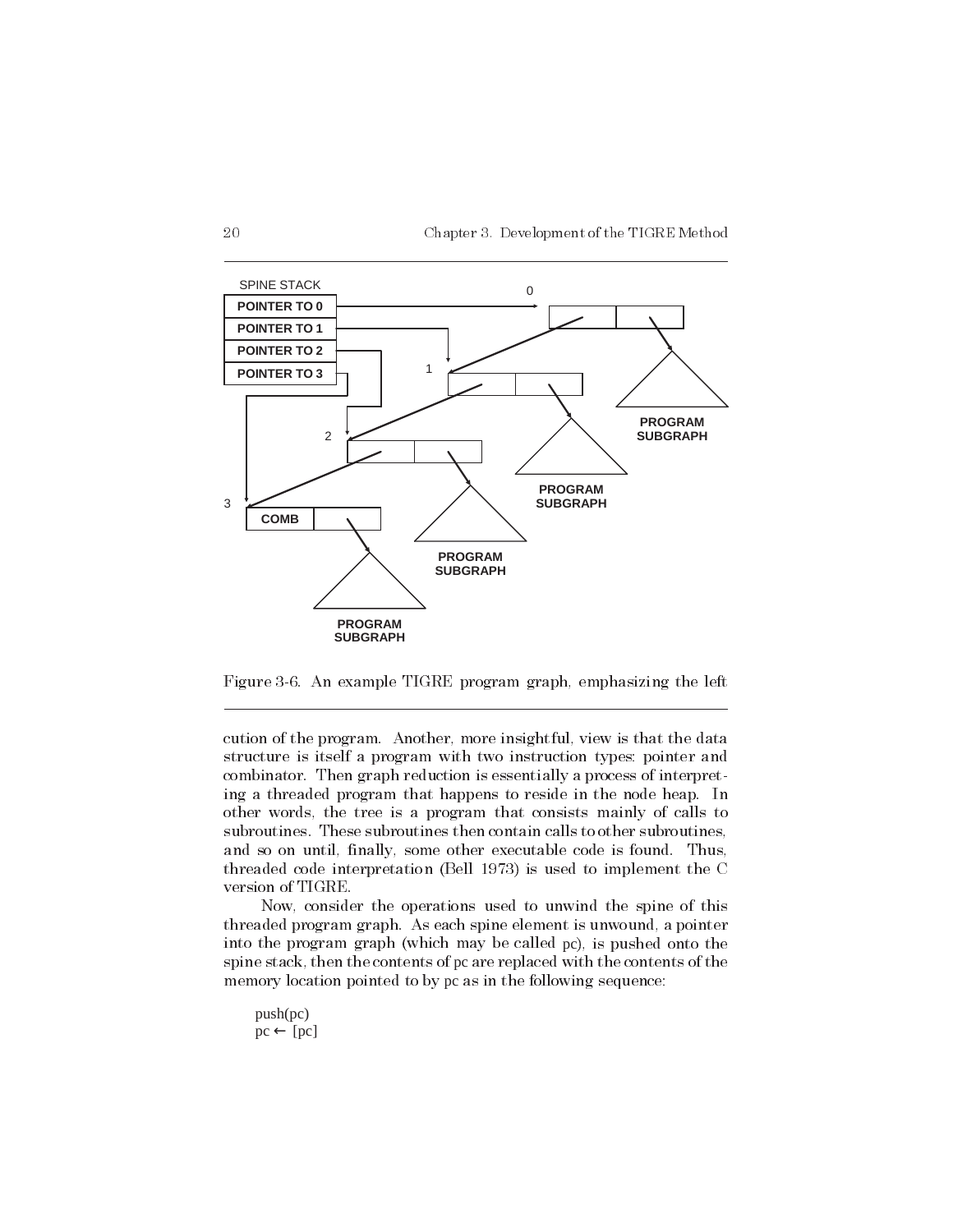However, it is equally valid to specify that a pointer to the right-hand side of the graph is pushed onto the spine stack, while still accomplishing the same purpose of retaining pointers to spine elements. If pointers are assumed to be four bytes in size, the spine unwinding operation becomes:

```
push(pc+4)
pc \leftarrow [pc]
```
But, this exactly corresponds to the actions of a subroutine call instruction (assuming that the pc points to a 32-bit word in memory containing the subroutine call instruction's address field when the sequence is started).

The key idea is that the spine stack is actually just a subroutine return stack for the threaded program. As control flows from node 0 to node 1 to node 2 to node 3 in the graph of Figure 3-6, pointers to these nodes are stored on the spine stack. These pointers will eventually be used to access the right-hand side values of the ancestor nodes as arguments to a combinator, so what really is desired is, in fact, to save the pointers to the right-hand sides of each node on the spine stack. Thus, saving pc+4 on the return stack is actually more efficient than saving just pc.

Combinator nodes, such as node 3 in Figure 3-6, contain some sort of token value that invokes a combinator. At some point during program execution, this value will have to be resolved to an address for a piece



Figure 3-7. A TIGRE program graph with only subroutine call pointers.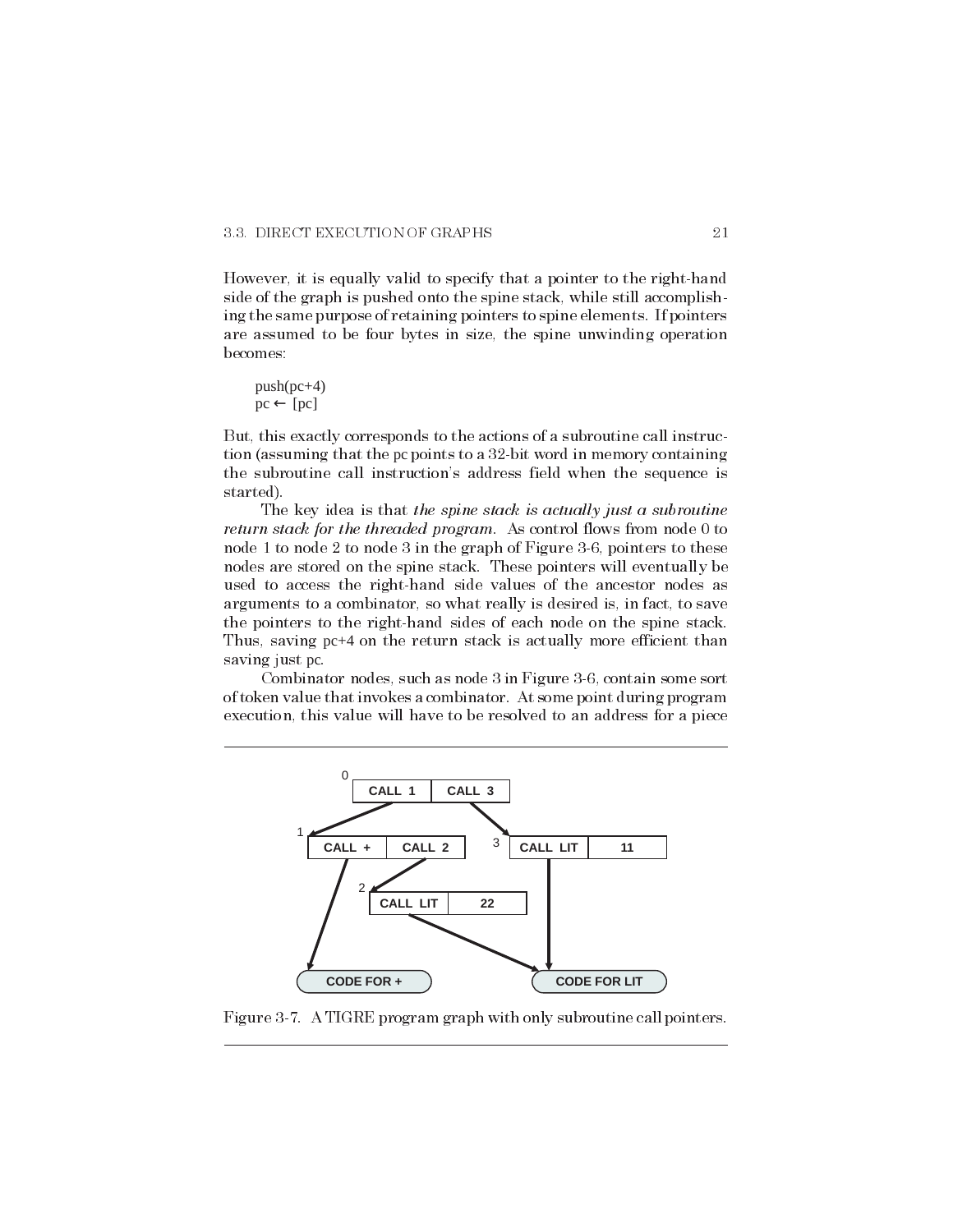of code to be executed, so the assembler version of TIGRE simply stores the actual code addresses of the combinator action routines instead of token values. In fact, if a subroutine call to the combinator code is stored, the address of the right-hand side of node 3 will be pushed onto the spine stack, and the combinator will have all its arguments pointed to by the spine stack (which is now the subroutine return stack). A pleasant side effect of this scheme is that there is now only one type of data in the graph: the pointer. Hence there is only one type of node, and therefore no conditional branching or case analysis is required at runtime. All nodes contain either pointers to other nodes or pointers to combinator code. Figure 3-7 shows the running example of  $((+ 11) 22)$ compiled using this scheme. Since all node values (except the righthand sides of LIT cells) are subroutine call instructions, matters are simplified by saying that each cell contains a pointer that is interpreted as a subroutine call by the TIGRE execution engine.

At a more detailed implementation level, TIGRE graph nodes can be implemented as triples of 32-bit cells. The first cell of each triple contains a subroutine call instruction while the second and third cells of the triple contain the left- and right-hand sides of the node, respectively. The hardware's native subroutine calling mechanism is used to traverse the spine, using the subroutine return stack as the spine stack. Figure 3-8 shows the example graph as it appears in the VAX assembly language implementation of TIGRE. (Note that the jsb is the fast VAX subroutine call instruction, which pushes only the program counter onto



Figure 3-8. VAX assembly language implementation of a TIGRE ex-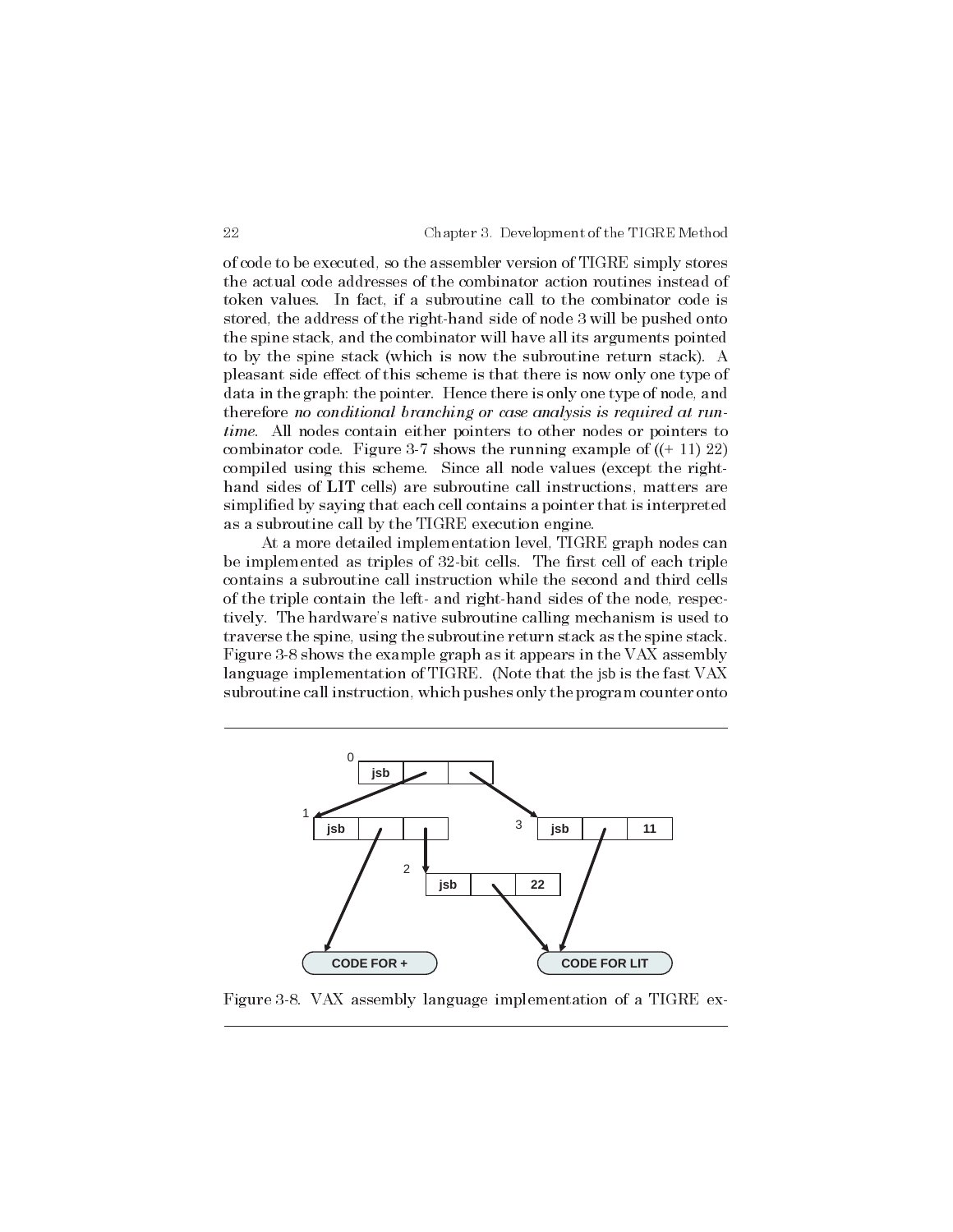#### 3.3. DIRECT EXECUTION OF GRAPHS 23

the return address stack, as opposed to the slower procedure call instructions which automatically allocate stack frames.)

While the graph shown in Figure 3-8 is simple, its operation is not necessarily obvious. Evaluation of a program graph is initiated by performing a subroutine call to the jsb node of the root of a subgraph. The machine's program counter then traverses the left spine of the graph structure by executing the jsb instructions of the nodes forming the spine. When a node points to a combinator, the VAX simply begins executing the combinator code, with the return address stack providing addresses of the right-hand sides of parent nodes for the combinator argument values. When graph nodes are rewritten, only the pointer values (which are 32 bits in size on a VAX) need be rewritten. The jsb opcode is initialized upon initial acquisition of heap space and thereafter never modified.

The processor is in no sense interpreting the graph. It is *directly* executing the data structure, using the hardware-provided subroutine call instructions to do the stack unwinding. However, the jsb opcode does provide a tag of sorts for pointer cells (since jsb is associated with cells in the heap whereas combinator code uses other opcodes). Thus, TIGRE can be thought of as a method for using the decoding circuits already existing in conventional hardware to perform hardware-based execution of tagged data. As noted previously, this use of jsb instructions to speed up graph reduction was previously reported by Augusteijn & van der Hoeven (1984).

A summary of TIGREs operation, then, is that an interpretive pointer is used to execute subroutine call operations down the left spine of the graph. When combinators are reached, they pop their arguments from the subroutine return stack, perform graph rewrites, and then jump to the newly reduced subgraph to continue traversing the new left spine. The use of the return stack for graph reduction is slightly different than for "normal" subroutines in that subroutine returns are never performed on the pointers to the combinator arguments which have been pushed onto the return stack. Instead, the addresses are consumed from the return stack by the combinators. (This use of the stack to provide arguments seems to be a characteristic of other combinator reducers as well).

TIGRE uses the same primitive functions over and over again to implement the combinators. Only a few primitives such as "fetch the right-hand value of the parent node" are needed to implement the entire Turner Set of combinators. This suggests the possibility of a simple assembly language that can be used to defined supercombinators for TIGRE, even on a special-purpose hardware version, with only a mini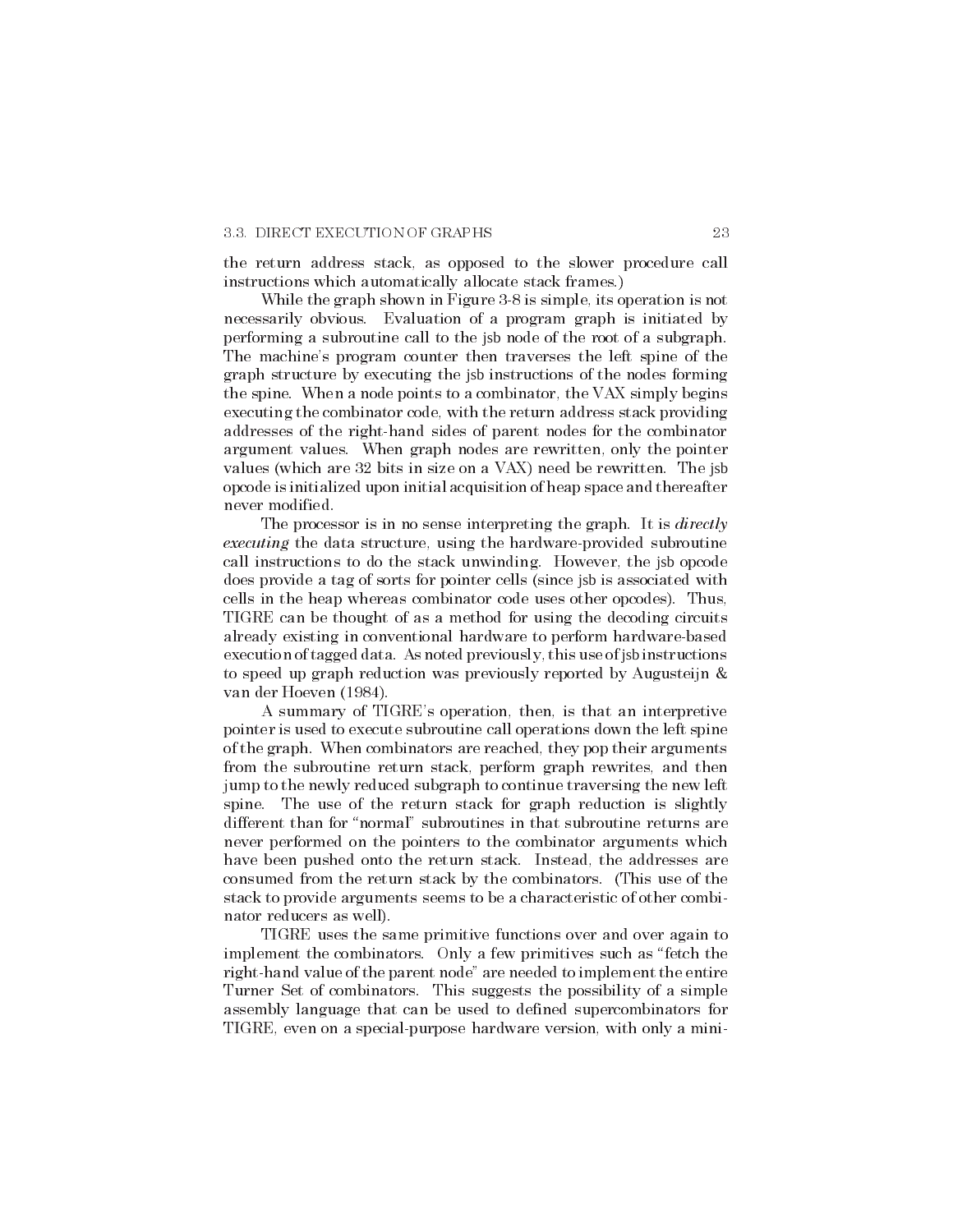mal set of machine operations. A definition of the TIGRE abstract machine and its assembly language are given in the next chapter.